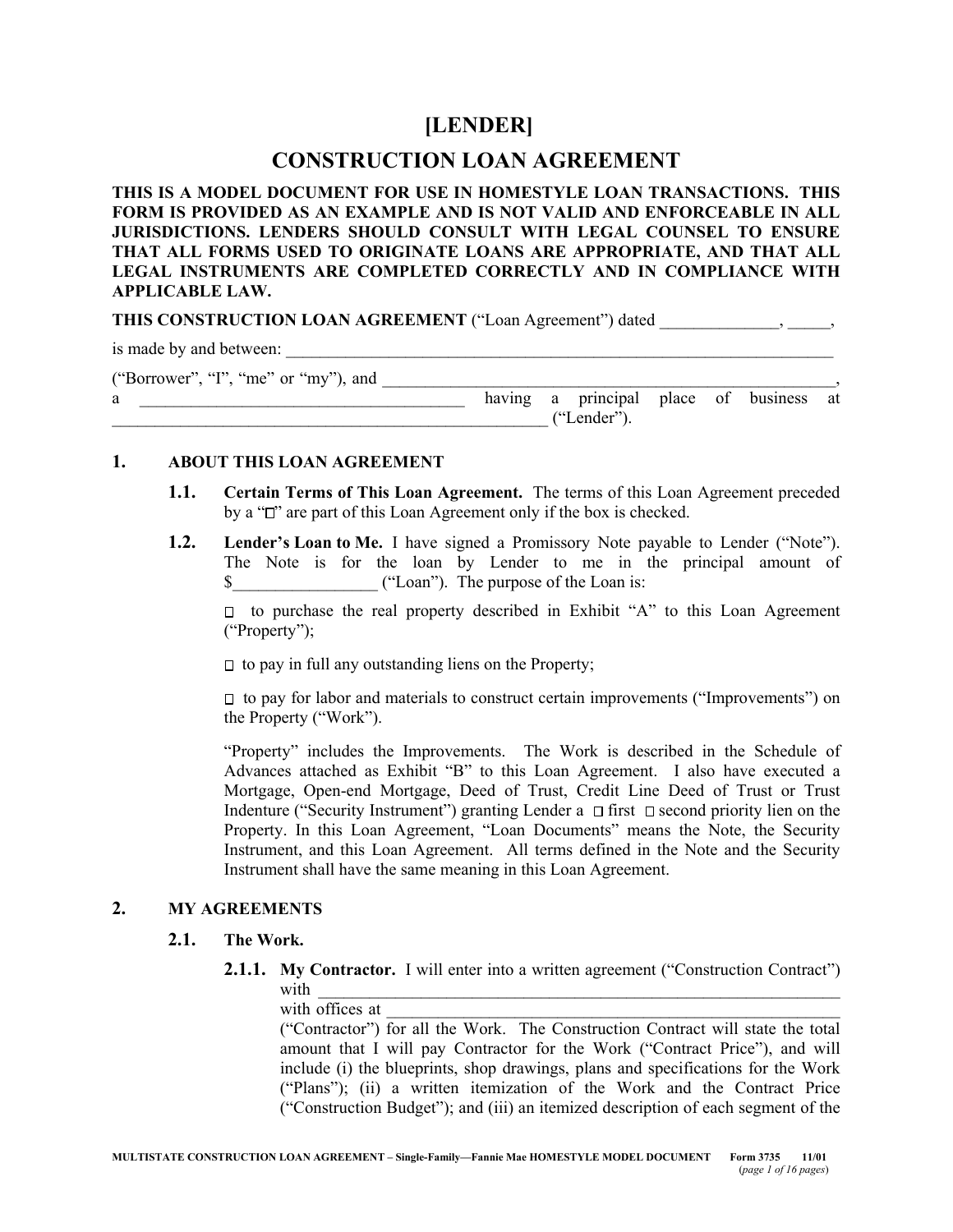Work (each a "Stage") that sets the timetable for completing the Work, and the corresponding payments for the Work ("Work and Payment Schedule"). I will give Lender a copy of the Construction Contract. I will have no other agreements for the Work. The Contractor will give Lender the name, address and telephone number of each person that has a contract with Contractor to supply materials or labor for the Work (each, a "Supplier"). I will give Contractor a copy of this Loan Agreement.

- **2.1.2. Permits.** I will get, and keep in force, all approvals of the Work (each, a "Permit") that are required by any federal, state, county, or local government agency (each, a "Government Authority"). I will comply with all applicable laws of any Government Authority ("Government Regulations"). Contractor will have any license required by any Government Authority. I will get from Contractor and give Lender copies of all licenses and Permits required by Government Authorities.
- **2.1.3. Change Orders**. Any change in the Contract Price, the Work or the Work and Payment Schedule must be in a written agreement signed by me and Contractor and approved by Lender ("Change Order").
- **2.1.4. Care of the Property.** If Lender requests, I will provide Lender with a certified report that the Property is free of wood-boring insects. I will comply with all of the recommendations of any engineer making any soil report for the Property. I will notify Lender immediately of any fire or other casualty relating to the Property or the Work.
- **2.1.5. Completing the Work.** The Work will begin promptly after I sign the Loan Documents. The Work will continue diligently and in a good and workmanlike manner in strict accordance with the Construction Contract and all Government Regulations. The Work will not violate any of the conditions, covenants or restrictions on the Property.

I will notify Lender immediately in writing if (i) I think that the Work does not comply with the Construction Contract or this Loan Agreement; (ii) any notice of lien on the Property is served on me or Contractor; or (iii) any Government Authority issues any notice or claim relating to the Property.

I promise the Work will be completed on or before ("Completion Date"). Lender will accept the Work as completed when I satisfy all of the conditions in Section 2.8.4.8 of this Loan Agreement ("Substantial Completion").

**2.1.6. Inspections.** Lender has the right to enter the Property to inspect the Work, without notice to me, during normal business hours, or any other times that Lender arranges with me. I will pay for all inspections performed at the request of Lender or any Government Authority. Each inspection will cost  $\mathbb{S}$   $\vdots$ 

Lender inspections are for Lender's benefit only. Lender's inspections create no liability or responsibility to me, Contractor, any Suppliers, or any third parties. Lender is not obligated to inspect the Property or the Work.

**2.1.7. I Am Responsible for the Work.** I have full and sole responsibility to make sure that the Work complies with the Plans and all Government Regulations. Lender has no liability, obligation or responsibility for the Work. Lender is not liable for any failure to construct, complete, protect, or insure the Work. Lender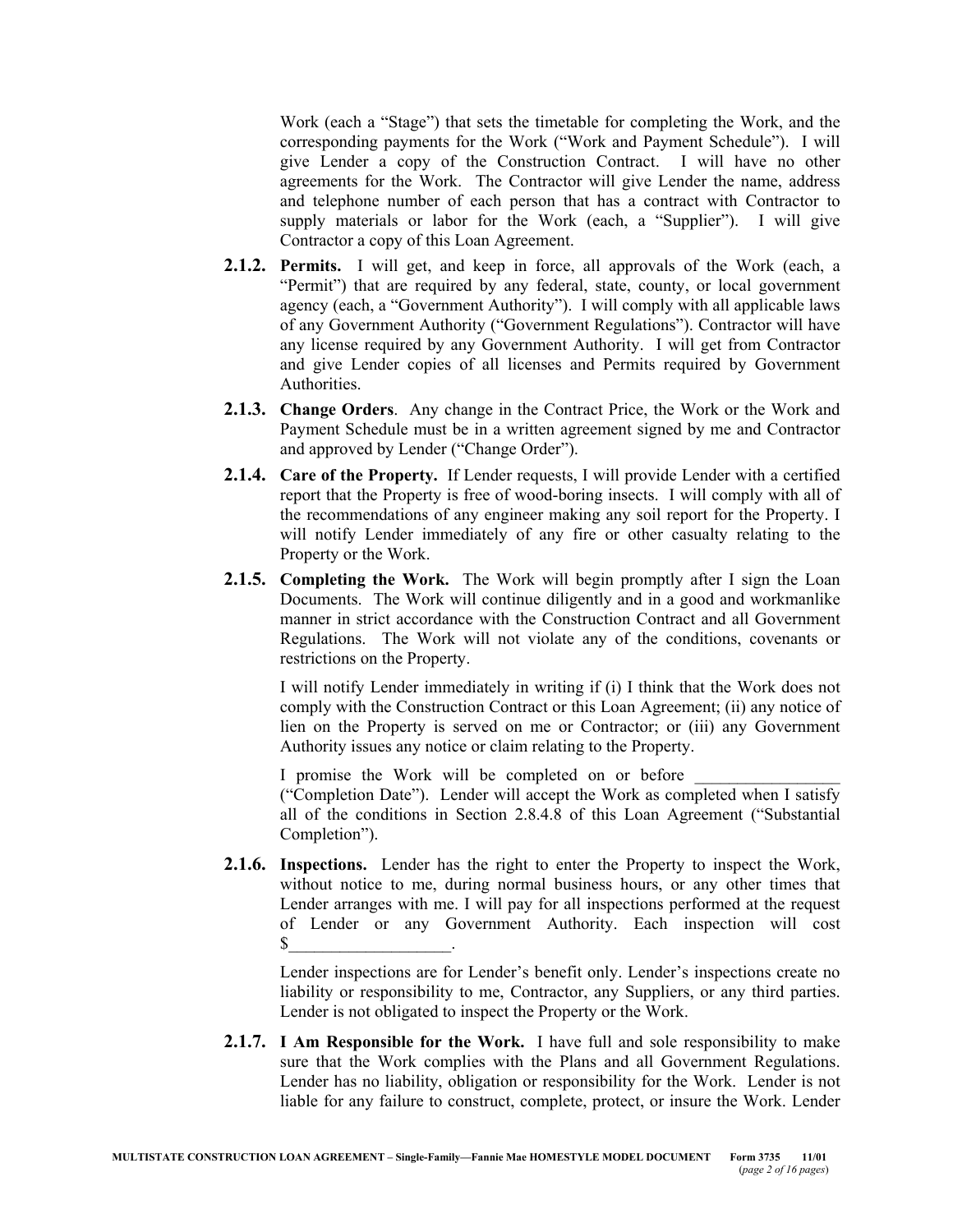is not liable for any costs of the Work. Nothing Lender does (including inspecting the Work or making an advance) will be a representation or warranty by Lender that the Work complies with the Construction Contract, this Loan Agreement, the Permits or any Government Regulations. If Lender asks, I will repair or replace at my expense any Work that does not comply with the Plans. I have no right to assert or claim any offset, counterclaim or defense against Lender because of any claim I may have against Contractor or any Suppliers.

- **2.2. Costs and Expenses.** I will pay all costs and expenses required to satisfy the conditions of this Loan Agreement, including any Change Orders.
- **2.3. No Other Financing.** Until paid in full, the Loan will be my only financing for  $\Box$  the Work  $\Box$  the Property and the Work.

# **2.4. My Title to the Property.**

 $\Box$  I will get a title report as described in Section 2.4.1 of this Loan Agreement.

 $\Box$  I will get title insurance as described in Section 2.4.2 of this Loan Agreement.

- **2.4.1. Title Report.** I will get a title report, prepared by a title company or an attorney admitted to practice in the jurisdiction where the Property is located, certified to Lender ("Title Report"). The Title Report must show that the lien of the Security Instrument will be a valid  $\Box$  first  $\Box$  second priority lien on my interest in the Property, and that the title to my interest in the Property is free and clear of all defects and encumbrances except those Lender approves in writing.
- **2.4.2. Title Insurance.** I will get and keep in force a mortgagee's or lender's policy of title insurance ("Title Policy"). The Title Policy will insure: (i) that the total amount of the lien of Lender's Security Instrument is a valid  $\Box$  first  $\Box$  second priority lien on my interest in the Property; and (ii) that the title to my interest in the Property is free and clear of all defects and encumbrances except those Lender approves in writing.

At or prior to the closing of the Loan, I will provide Lender with the commitment of the Title Company to issue the Title Policy ("Title Commitment"). When the Work is completed, I will provide Lender with endorsements to the Title Policy insuring Lender to the full amount of the Loan disbursed.

- **2.5. Survey.** If Lender requests, I will provide and certify  $\Box$  to Lender  $\Box$  to the Title Company  $\Box$  a survey of the Property  $\Box$  a final as-built survey of the Property and the Improvements, including dimensions and locations of all completed Improvements and all easements or other rights or restrictions (each, a "Survey"). Each Survey must be satisfactory to Lender  $\Box$  and to the Title Company.
- **2.6. Appraisal.** If Lender requests, I will get an appraisal of the Property and the Improvements. I will get the appraisal  $\Box$  before Lender disburses any part of the Loan ("Initial Appraisal")  $\Box$  before the final advance of the Loan ("Final Appraisal"). The appraisal will show the value of the Property and the Improvements, using the  $\Box$  "as built"  $\Box$  "drive-by"  $\Box$  property value estimate  $\Box$  tax assessment method.  $\Box$  I  $\Box$  Lender will choose the appraiser. Each appraisal shall reflect an appraised value and be in form and substance satisfactory to Lender.

## **2.7. Hazard Insurance.**

**2.7.1. The Contractor's Insurance.** The Contractor must get and keep in force the following insurance policies ("Contractor's Insurance"): (i) a builder's all risk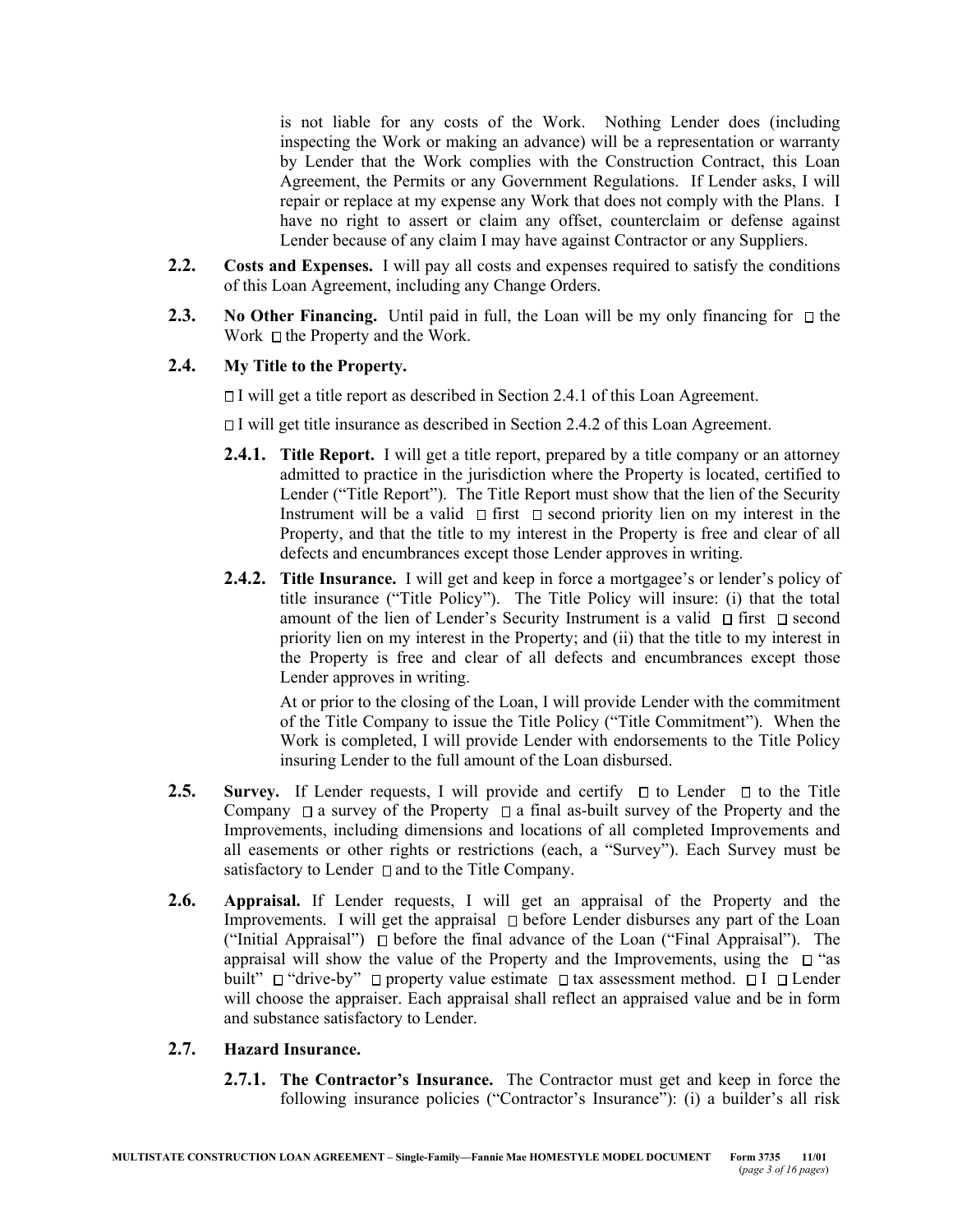insurance policy (with a mortgagee's loss payable clause in favor of Lender and with a physical loss form endorsement), without co-insurance, in an amount not less than one hundred percent (100%) of the replacement cost of the Improvements, with the standard conditions; (ii) public liability insurance with limits of liability equal to at least \$500,000 per occurrence; (iii) workers' compensation insurance as required by applicable state law; and (iv) automobile liability insurance with limits of liability equal to at least \$300,000 per occurrence. The Contractor's Insurance will be in force until I accept the Improvements.

**2.7.2. My Insurance.** I will get a standard hazard insurance policy as required by the Security Instrument. This insurance will be effective when the Contractor's Insurance terminates.

## **2.8. The Loan.**

**2.8.1. Administration.** Lender shall disburse the Loan proceeds ("Loan Proceeds"):

 $\Box$  on the date the Loan closes ("Closing Date"), in escrow, to a federally insured interest bearing account ("Escrow Account" or "Account"), to be disbursed by Lender, or Lender's escrow agent, as provided in Section 2.8.4.4 of this Loan Agreement.

 $\Box$  on the Closing Date, to me in the form of one or more checks, payable jointly to me and Contractor or one or more Suppliers.

 $\Box$  directly to me and Contractor, as provided in Section 2.8.4.4 of this Loan Agreement.

#### **2.8.2. Use of the Loan Funds.**

- **2.8.2.1. Advances.** "Advance" means Lender's advance of any part of the Loan under this Loan Agreement, or my endorsement and delivery of any Loan Proceeds check to Contractor or a Supplier.
- **2.8.2.2. Loan Commitment Amount.** As of the Closing Date, Lender commits to disburse Loan principal in the total amount of the Loan ("Loan Commitment Amount"). After the Closing Date, the Loan Commitment Amount will equal the principal amount of the Loan less the total amount of Advances made to date. Any Loan Commitment Amount that remains after all Advances have been made will be credited as a partial prepayment of the principal amount of the Loan at the time of the final Advance. The partial prepayment will reduce the  $\Box$  amount of  $\Box$  number of my monthly payments. If, at any time, the Loan Commitment Amount is not enough to pay the amount scheduled for any Advance, I will pay the difference from my own funds.
- **2.8.2.3. No Changes.** Unless Lender agrees in writing first, I will not change the Plans or the Construction Contract, or permit any part of any Advance to be paid except as specified in the Schedule of Advances, or in a Request for Advance.
- **2.8.2.4. Trust Fund.** I will receive all Advances in trust. I will apply the Advances first to the payment of the cost of the Work before using any part for any other purpose.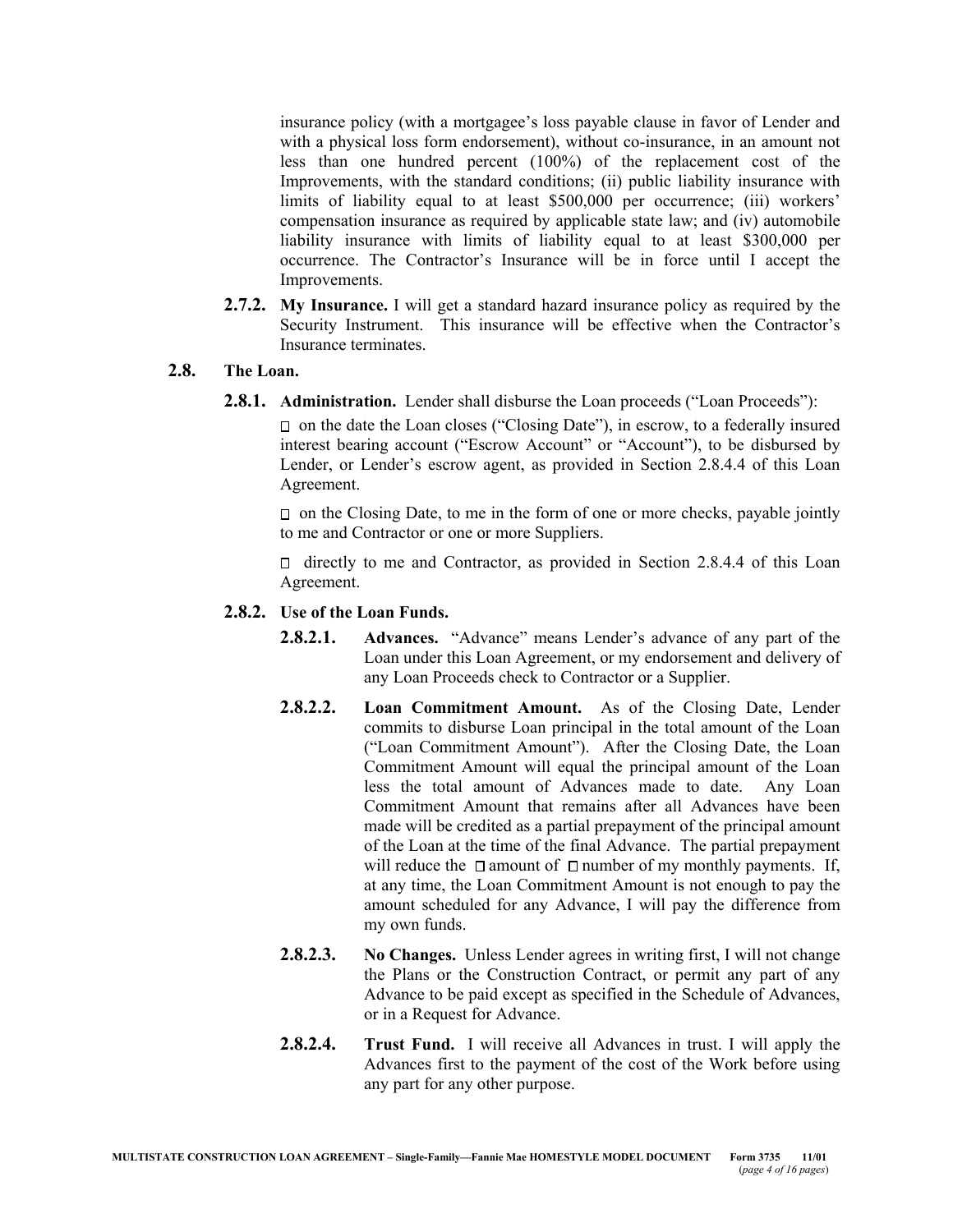- **2.8.3. The Escrow Account.** If the Loan will be disbursed from an Escrow Account, all interest on the Account will be paid to me. If Lender is a depository institution that offers Escrow Accounts, the Account must be with Lender.
- **2.8.4. Advances; Conditions To Advances.** Each of the promises I make in this Loan Agreement shall be considered made again as of the time (i) Lender, or Lender's escrow agent, receives any request from me and Contractor for an Advance ("Request for Advance"); or (ii) I endorse any Loan Proceeds check to Contractor or a Supplier.  $\Box$  Lender will hold percent of each Advance for the Work ("Holdback"). Lender will disburse Holdback only as part of the final Advance. Advances will be made as shown in the Schedule of Advances (Exhibit "B"), but only if all the following conditions are satisfied:
	- **2.8.4.1. Plans Approved.** I have reviewed the Plans; the Plans are satisfactory and have been approved by all Government Authorities having jurisdiction over the Property and the Work.
	- **2.8.4.2. Work Completed; Invoices and Lien Waivers**.The Work for which an Advance is requested has been completed in a good and workmanlike manner, and complies with the Construction Contract, the Plans, the Permits, and all Government Regulations.
	- **2.8.4.3. My Financial Condition; No Defaults.** There is no material adverse change in my financial condition or employment status since the time I applied for the Loan. I am not in default under any of the Loan Documents or the Construction Contract. I have complied completely with all of my promises about the Work (including the promises in Section 2.1.5 of this Loan Agreement).
	- **2.8.4.4. Request for Advance.** If the Loan will be disbursed from an Escrow Account, or directly by Lender, Contractor will deliver to Lender or Lender's escrow agent (i) a Request for Advance, in the form set forth in Exhibit "C," properly completed, and signed by me and Contractor; (ii) the invoices for the Work; (iii) unconditional construction lien waivers from Contractor and from Suppliers for all Work covered by the Request for Advance and (iv) all other required information described in the Request for Advance. Lender may rely on my statements and Contractor's statements in the Request for Advance and on the invoices and lien waivers submitted by Contractor. Lender does not have to verify any of that information. The funds obtained with the Request for Advance will be used to pay for the Work described in the Request for Advance.
	- **2.8.4.5. Interest Reserve Account.** If I elect to establish an Interest Reserve Account, Lender shall make Advances to pay interest during the Construction Phase. If the amount in the Interest Reserve Account is not enough to pay interest that is due prior to the Permanent Mortgage Date, I will pay those amounts directly to Lender from my own funds. Unless and until Interest Reserves are paid into an Escrow Account, no interest shall be paid by Lender on the Interest Reserve Account.
	- **2.8.4.6. Monthly Payment Reserve.** □ My Loan is a Renovation Mortgage.  $\Box$  I elect  $\Box$  Lender requires me to pay from the Loan Commitment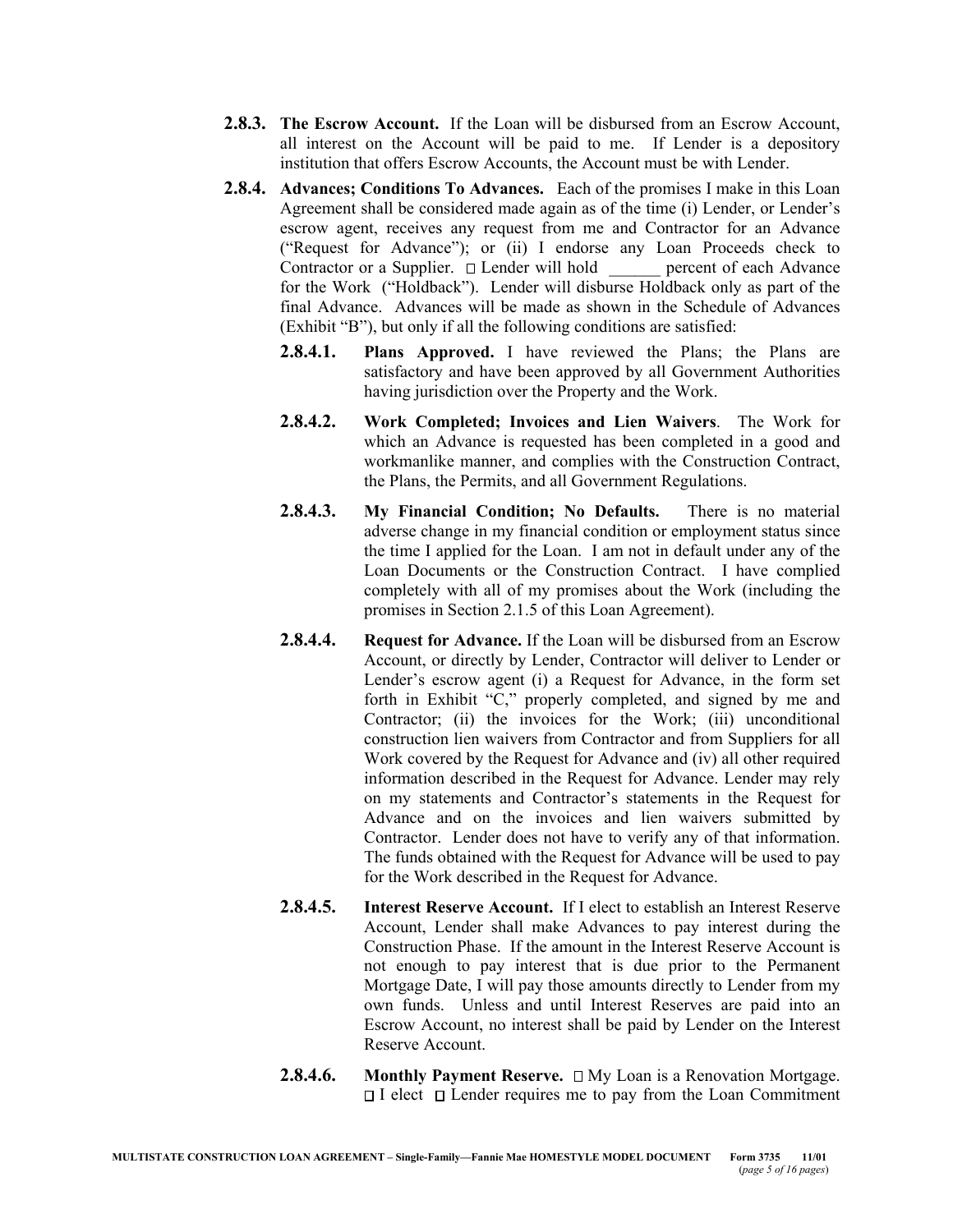Amount the first monthly payments of principal and interest and  $\square$  Escrow Items on the dates those payments become due. These payments designated by Lender are called the "Monthly Payment Reserve Account."

If the amount in the Monthly Payment Reserve Account is not enough to pay in full a payment of principal and interest or Escrow Item, I will pay those amounts directly to Lender from my own funds.

- **2.8.4.7. Loan Commitment Amount.** The Loan Commitment Amount remaining after each Advance will be enough to complete all the Work.
- **2.8.4.8. Completion of Improvements.** The Work will be completed as required by this Loan Agreement.

 $\Box$  Before the final Advance, I will deliver to Lender a copy of  $\Box$  the final inspection report,  $\Box$  the final title endorsement,  $\Box$  a completion certificate signed by me and Contractor,  $\Box$  the final, unconditional certificate of occupancy issued by the Government Authority, if required by law.

 $\Box$  Within six months after the Work is completed, I will deliver to Lender a copy of  $\Box$  the final inspection report,  $\Box$  the final title endorsement,  $\Box$  a completion certificate signed by me and Contractor,  $\Box$  the final, unconditional certificate of occupancy issued by the Government Authority, if required by law.

#### **3. DEFAULT AND REMEDIES**

- **3.1. Events of Default.** I will be in default under this Loan Agreement and the other Loan Documents if any of the following events ("Events of Default") occurs:
	- **3.1.1. Nonpayment.** I fail to make any payment due under any Loan Document.
	- **3.1.2. Other Broken Promises.** I fail to keep any promise in this Loan Agreement or any other Loan Document.
	- **3.1.3. False Statements.** Any statement of fact, representation or warranty I make to Lender in my loan application, this Loan Agreement or in any other Loan Document is false, inaccurate, or incomplete.
- **3.2. Lender's Rights and Remedies.** Subject to my right to notice of default and right to cure the default(s), to the extent required by law, if an Event of Default occurs, Lender has the following rights and remedies ("Rights and Remedies"):
	- **3.2.1. Declare a Default.** Lender may declare the Note, the Security Instrument, or both, in default.
	- **3.2.2. Finish the Construction and Protect the Property.** Lender may take possession of the Property. Lender may do every act and thing I or any subsequent owner of the Property might or could do for the protection, construction, repair, operation, maintenance and leasing of the Property.

I authorize Lender, as my attorney-in-fact, to exercise any right I may have in or under the Construction Contract or any Permit. I irrevocably authorize and direct each party to any Permits and Construction Contracts to provide Lender the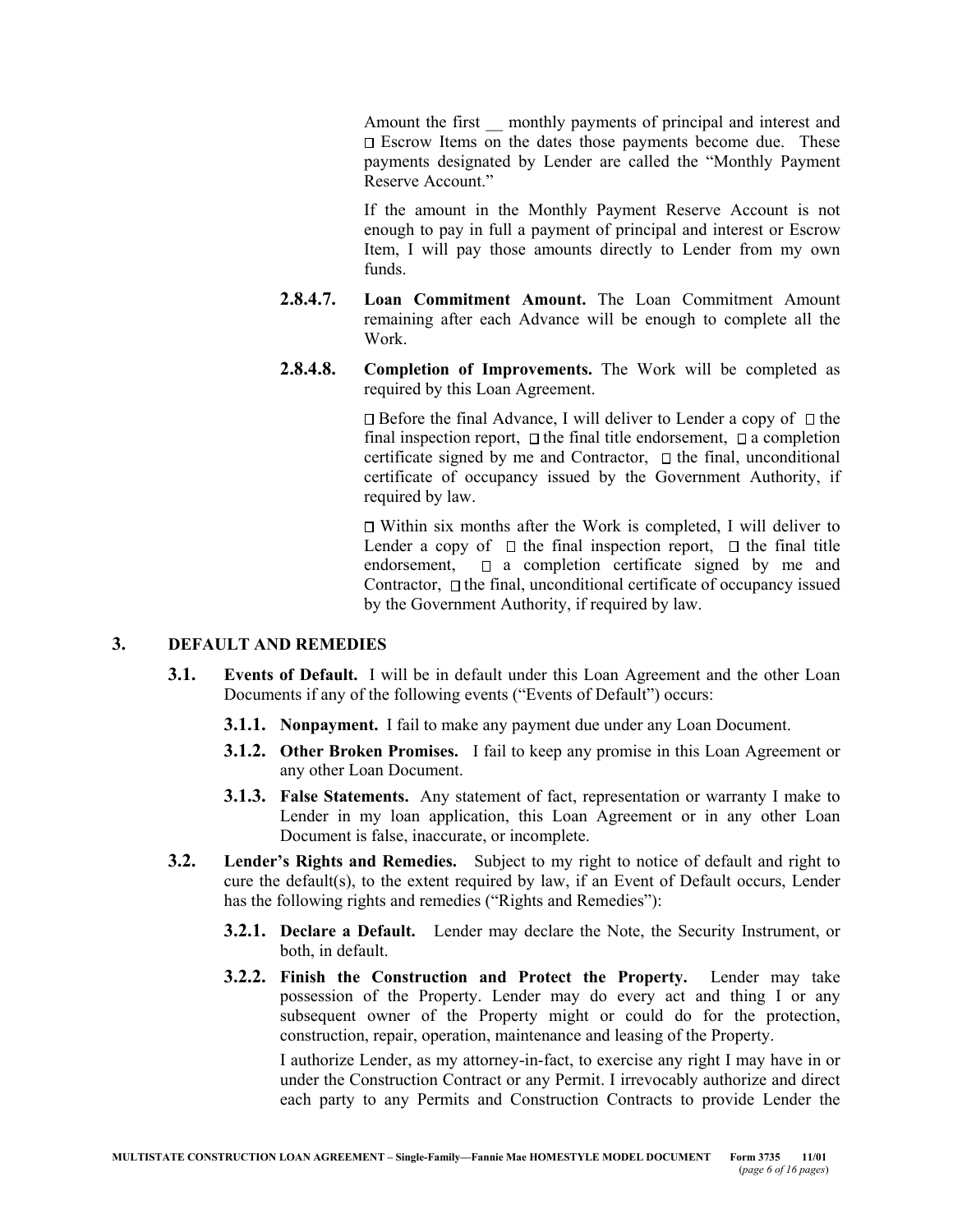benefits of the Permits and the Construction Contracts upon Lender's written notice. I agree that any such party shall have the right to rely upon any written notice from Lender without any obligation or right to inquire as to whether an Event of Default actually exists and notwithstanding any notice from me or claim by me to the contrary. I will have no right or claim against any such party for any benefit provided to Lender by such party. If I cure the Event of Default, or if Lender reinstates the Loan in good standing, Lender will give written notice of reinstatement to each such party and authorize each such party to render such benefits to me.

- **3.2.3. Take the Escrow Account.** Lender may take any funds in the Escrow Account, if any, to apply to any amounts I owe under the Loan Documents.
- **3.2.4. Indemnity.** I will indemnify and hold Lender and Lender's affiliates, and the officers, directors, employees and agents of Lender and its affiliates ("Indemnified Parties"), harmless from any liability, claim, loss, cost, legal expenses (including suits, claims, proceedings, damages, and costs arising from or relating to any third-party claim), incurred by or alleged against any of the Indemnified Parties arising from or related to (i) the Property, (ii) the Work, or (iii) my default under this Loan Agreement.
- **3.2.5. Lender's Fees, Costs, and Expenses.** I shall promptly pay to Lender all attorney's fees, costs, and other expenses paid or incurred by Lender in enforcing or exercising Lender's Rights and Remedies under this Loan Agreement. Interest will accrue on these amounts at the rate in the Note from the date the expense is incurred. The expense plus interest will be secured by Lender's Security Instrument.
- **3.2.6. Remedies Cumulative.** Lender may (but is not required to) exercise any or all of the rights under this Loan Agreement. All of Lender's Rights and Remedies contained in this Loan Agreement are cumulative and are in addition to any other Rights and Remedies created in any other Loan Document or existing at law or in equity.

# **4. GENERAL**

- **4.1. My Cooperation.** I will, at my own cost and expense, sign any other instruments or documents, and supply any information and data that Lender considers necessary to accomplish the purposes of this Loan Agreement. If, in Lender's opinion, a material modification of the terms of this Loan Agreement is required, or occurs, I will execute an appropriate Construction Loan Modification Agreement. All documents delivered to Lender by me shall become Lender's property.
- **4.2. Credit Information.** I will provide Lender with updated financial or credit information when Lender requests it. Lender may get consumer reports from consumer reporting agencies when Lender reviews my Loan.
- **4.3. No Waivers.** Lender may choose to delay enforcing any of Lender's rights or waive any of Lender's rights under this Loan Agreement. Lender may delay enforcing or waive any of Lender's rights without affecting Lender's other rights. If Lender waives a right, Lender can still enforce the same right later.
- **4.4. Entire Agreement.** This Loan Agreement and the other Loan Documents are the entire understanding between Lender and me about the Loan, the Improvements, and the Work, and may not be modified, amended, or terminated except by written agreement signed by Lender and me.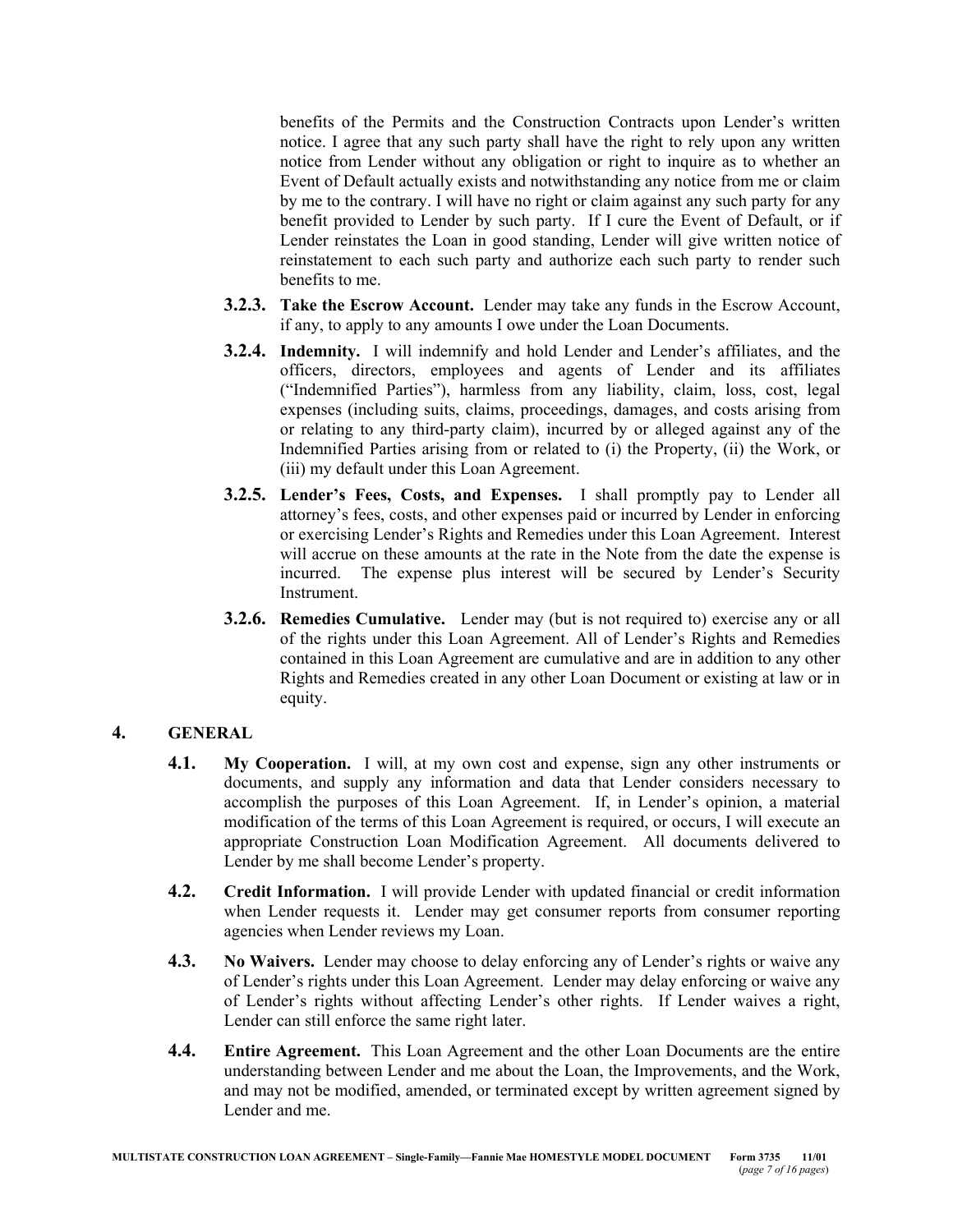- **4.5. Binding Agreement; Assignment.** This Loan Agreement is for the benefit of Lender and Lender's successors and assigns, and binds me, my heirs, executors, administrators, successors and assigns. I may not assign this Loan Agreement without Lender's prior written consent, which Lender may withhold in Lender's sole discretion.
- **4.6. Survival of Representations.** Any promise I make shall survive the termination of this Loan Agreement and the repayment of the Loan.
- **4.7. Joint and Several Liability.** Each person executing this Loan Agreement as a Borrower has joint and several liability.
- **4.8. Notices.** Any communication required by this Loan Agreement shall be in writing and addressed to the addressee at the address indicated on the first page of this Loan Agreement.
- **4.9. No Third Party Beneficiary.** This Loan Agreement is for the sole benefit of Lender and me, and is not for the benefit of anyone else. All conditions to Lender's obligation to make any Advance are solely for Lender's benefit. No other person or entity shall have standing to require satisfaction of those conditions or be deemed to be the beneficiary of those conditions.
- **4.10. Governing Law.** This Loan Agreement is entered into in the state where the Property is located (the "State") and shall be controlled and interpreted by the laws of the United States and the State.
- **4.11. Exhibits.** The following exhibits are attached to and a part of this Loan Agreement.

Exhibit "A" - Description of the Property Exhibit "B" - Schedule of Advances Exhibit "C" - Request for Advance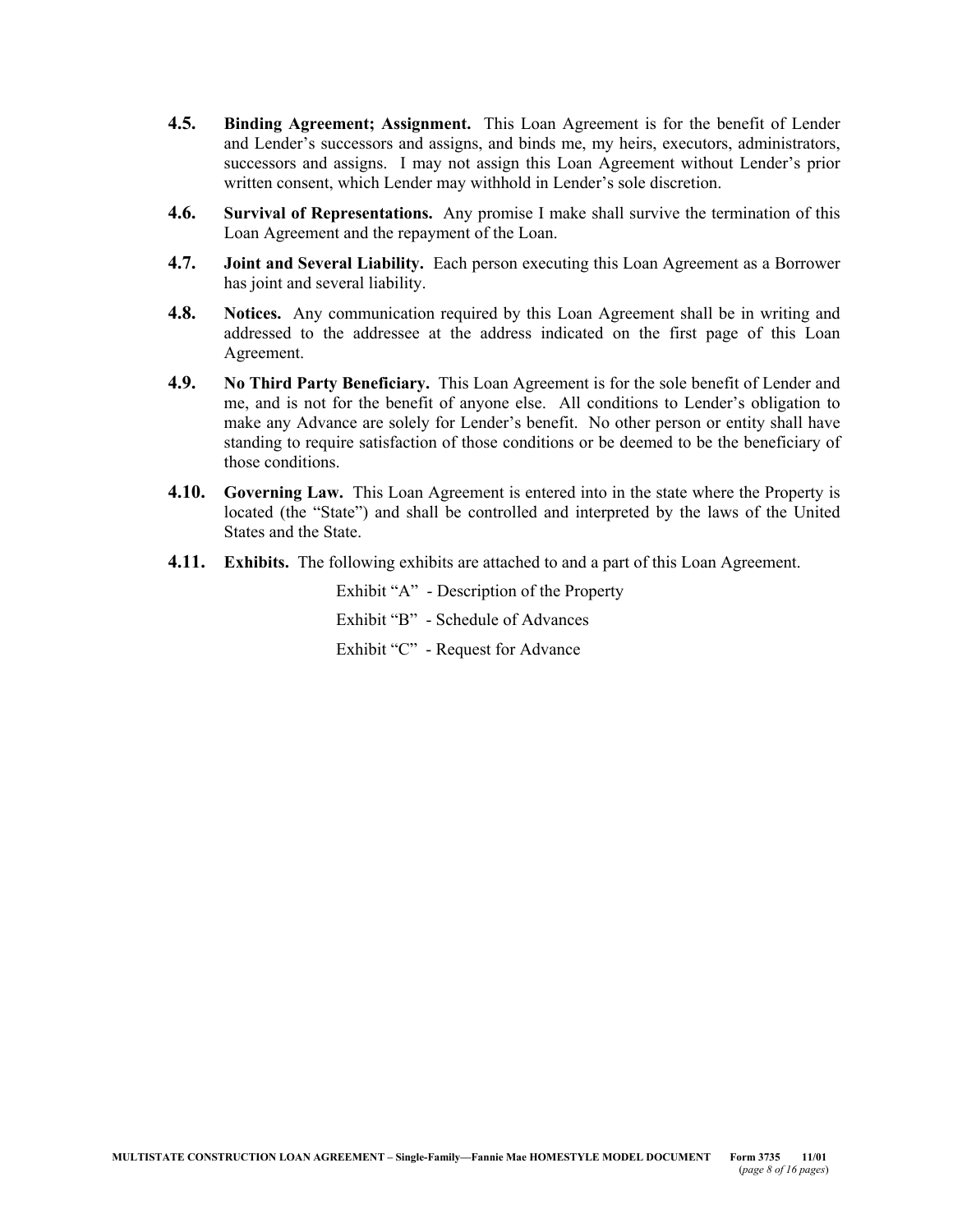**IN WITNESS WHEREOF,** Borrower and Lender have executed this Loan Agreement as of the date first set forth on page one.

| <b>LENDER:</b>                                                 |                                                                                                                                                                                                                                                                                                                                                                                                          |
|----------------------------------------------------------------|----------------------------------------------------------------------------------------------------------------------------------------------------------------------------------------------------------------------------------------------------------------------------------------------------------------------------------------------------------------------------------------------------------|
|                                                                | BY:                                                                                                                                                                                                                                                                                                                                                                                                      |
| NAME:                                                          | $ITS: \begin{tabular}{ c c c c } \hline \rule{0pt}{8ex} \rule{0pt}{8ex} \rule{0pt}{8ex} \rule{0pt}{8ex} \rule{0pt}{8ex} \rule{0pt}{8ex} \rule{0pt}{8ex} \rule{0pt}{8ex} \rule{0pt}{8ex} \rule{0pt}{8ex} \rule{0pt}{8ex} \rule{0pt}{8ex} \rule{0pt}{8ex} \rule{0pt}{8ex} \rule{0pt}{8ex} \rule{0pt}{8ex} \rule{0pt}{8ex} \rule{0pt}{8ex} \rule{0pt}{8ex} \rule{0pt}{8ex} \rule{0pt}{8ex} \rule{0pt}{8ex}$ |
| SEAL<br>Borrower#1                                             |                                                                                                                                                                                                                                                                                                                                                                                                          |
| Printed Name                                                   | Witness                                                                                                                                                                                                                                                                                                                                                                                                  |
| (SEAL)<br>Borrower#2                                           |                                                                                                                                                                                                                                                                                                                                                                                                          |
| Printed Name                                                   | Witness                                                                                                                                                                                                                                                                                                                                                                                                  |
| (SEAL)<br>Borrower#3                                           |                                                                                                                                                                                                                                                                                                                                                                                                          |
| Printed Name                                                   | Witness                                                                                                                                                                                                                                                                                                                                                                                                  |
| (SEAL)<br>Borrower#4                                           |                                                                                                                                                                                                                                                                                                                                                                                                          |
| <b>Printed Name</b>                                            | Witness                                                                                                                                                                                                                                                                                                                                                                                                  |
| $\begin{tabular}{c} \bf STATE OF \end{tabular}$<br>COUNTY OF   | SS.                                                                                                                                                                                                                                                                                                                                                                                                      |
| On this $\_\_\_\_$ day of $\_\_\_\_\_\_\_\_\_\_\_\_\_\_\_\_\_$ | __, ______, before me the subscriber personally                                                                                                                                                                                                                                                                                                                                                          |
| appeared<br>same.                                              | $\frac{1}{2}$ (and) $\frac{1}{2}$<br>to me<br>known and known to me to be the same person(s) described in and who executed the foregoing<br>instrument, and (s)he/they duly (jointly and severally) acknowledged to me that (s)he/they executed the                                                                                                                                                      |
|                                                                | Notary Signature                                                                                                                                                                                                                                                                                                                                                                                         |
|                                                                | Notary Printed Name<br>Notary Public; State of                                                                                                                                                                                                                                                                                                                                                           |

Official Seal:

Qualified in the County of My commission expires: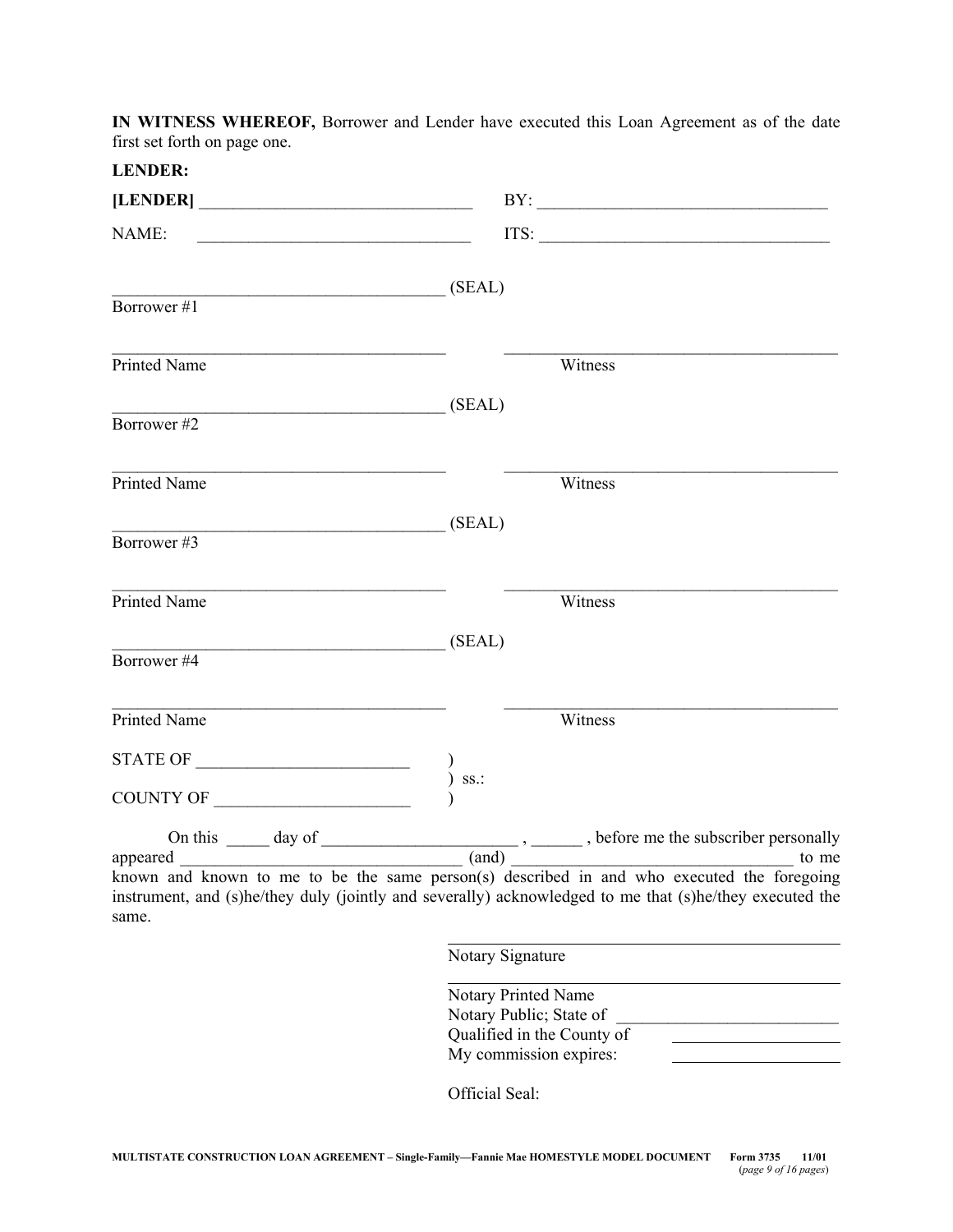# **EXHIBIT A LEGAL DESCRIPTION OF PROPERTY**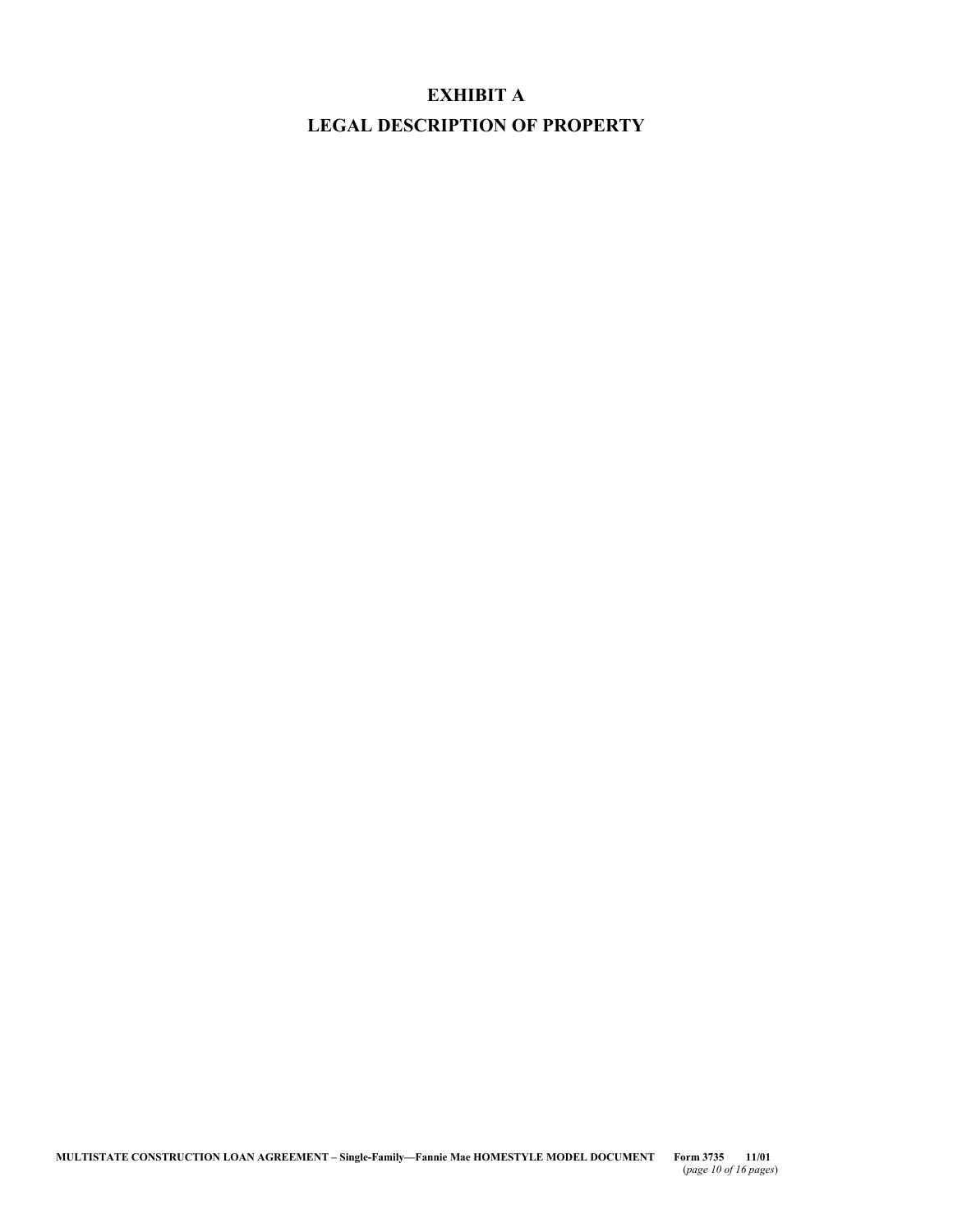# **EXHIBIT B SCHEDULE OF ADVANCES**

**Borrower's Name & Property Address | Lender's Name & Address** 

| <b>Construction Item</b>                                                                      | <b>Total Cost</b> | <b>Borrower</b><br><b>Equity</b> | Loan<br><b>Commitment</b><br>Amount | Holdback | <b>Advance</b><br>Amount |
|-----------------------------------------------------------------------------------------------|-------------------|----------------------------------|-------------------------------------|----------|--------------------------|
| First Advance – Stage 1 Closing                                                               |                   |                                  |                                     |          |                          |
| Purchase of Property                                                                          |                   |                                  |                                     |          |                          |
| Payoff lien(s) on Property                                                                    |                   |                                  |                                     |          |                          |
| <b>Closing Costs</b>                                                                          |                   |                                  |                                     |          |                          |
| Interest Reserve (to be disbursed as provided<br>in the Construction Loan Rider to Note)      |                   |                                  |                                     |          |                          |
| Monthly Payment Reserve (to be disbursed as<br>provided in Section 2.8.4.6 of this Agreemen.) |                   |                                  |                                     |          |                          |
| Prior Work                                                                                    |                   |                                  |                                     |          |                          |
| <b>First Advance Total</b>                                                                    |                   |                                  |                                     |          |                          |

| Second Advance - Stage 2<br><b>Site Prep and Utility Service</b>            |  |  |  |
|-----------------------------------------------------------------------------|--|--|--|
| Drilling and Installation of water well or<br>hookup to public water supply |  |  |  |
| Installation of private septic system or hookup<br>to public sewer system   |  |  |  |
| Grading of Property                                                         |  |  |  |
| Install electric service                                                    |  |  |  |
| Install gas service                                                         |  |  |  |
| Excavation of basement                                                      |  |  |  |
| Construction of foundation                                                  |  |  |  |
| Driveways                                                                   |  |  |  |
| Walks                                                                       |  |  |  |
| Other site improvements (specify):                                          |  |  |  |
|                                                                             |  |  |  |
| OR:                                                                         |  |  |  |
| Work is<br>% complete                                                       |  |  |  |
| <b>Second Advance Total</b>                                                 |  |  |  |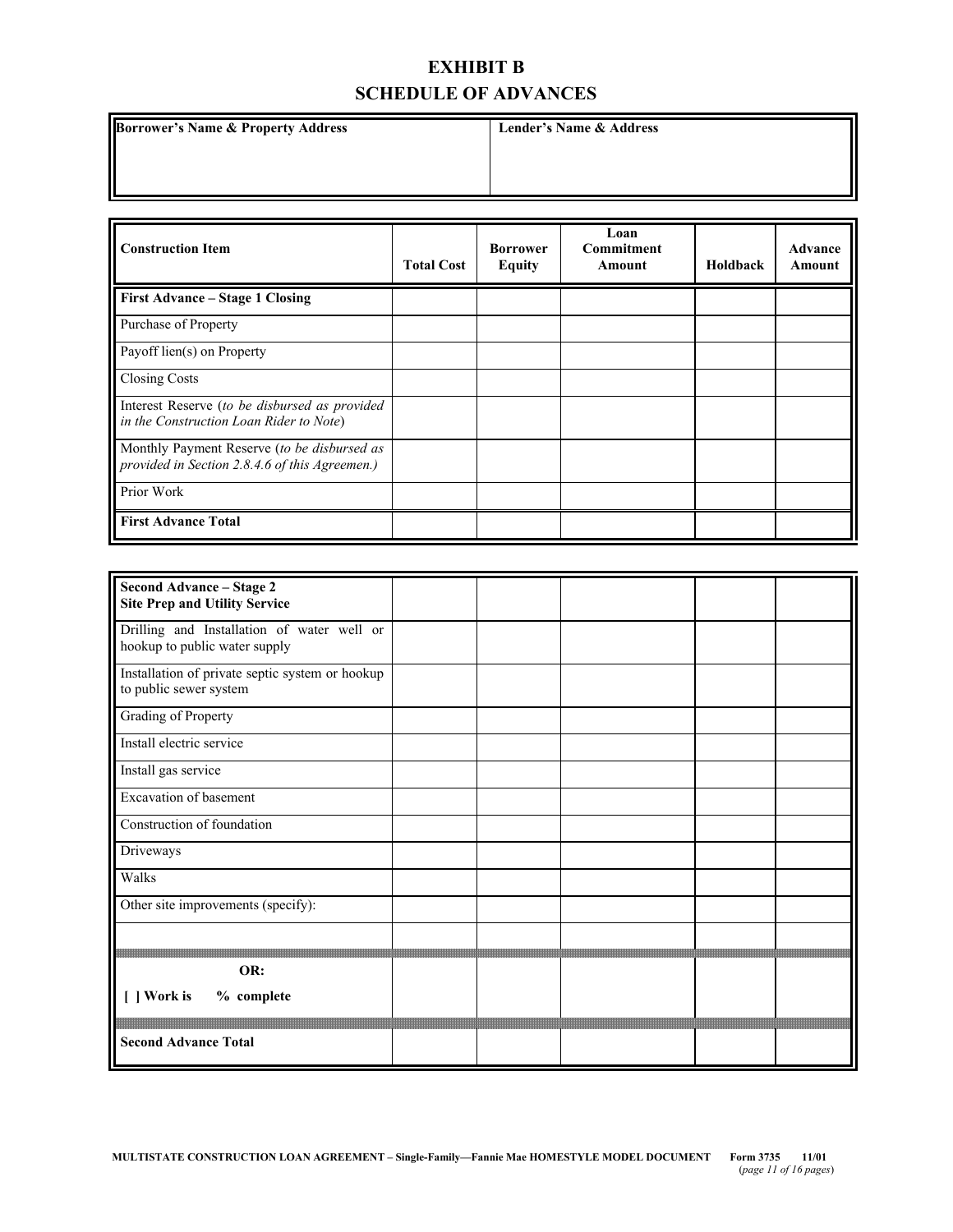| <b>Construction Item</b>                                               | <b>Total Cost</b> | <b>Borrower</b><br><b>Equity</b> | Loan<br><b>Commitment</b><br>Amount | Holdback | Advance<br><b>Amount</b> |
|------------------------------------------------------------------------|-------------------|----------------------------------|-------------------------------------|----------|--------------------------|
| Third Advance - Stage 3<br><b>Framing Utility Hookup and Enclosing</b> |                   |                                  |                                     |          |                          |
| Framing                                                                |                   |                                  |                                     |          |                          |
| Roof                                                                   |                   |                                  |                                     |          |                          |
| Exteriors                                                              |                   |                                  |                                     |          |                          |
| Plumbing                                                               |                   |                                  |                                     |          |                          |
| Electrical                                                             |                   |                                  |                                     |          |                          |
| Heating                                                                |                   |                                  |                                     |          |                          |
| Masonry                                                                |                   |                                  |                                     |          |                          |
| Siding                                                                 |                   |                                  |                                     |          |                          |
| Gutters/Downspouts                                                     |                   |                                  |                                     |          |                          |
|                                                                        |                   |                                  |                                     |          |                          |
|                                                                        |                   |                                  |                                     |          |                          |
| OR:                                                                    |                   |                                  |                                     |          |                          |
| [ ] Work is<br>% complete                                              |                   |                                  |                                     |          |                          |
| <b>Third Advance Total</b>                                             |                   |                                  |                                     |          |                          |

| Fourth Advance - Stage 4<br><b>Interior</b> |  |  |  |
|---------------------------------------------|--|--|--|
| Doors (Ext.)                                |  |  |  |
| Doors (Int.)                                |  |  |  |
| Partition Wall                              |  |  |  |
| Plaster/Drywall                             |  |  |  |
| <b>Stairs</b>                               |  |  |  |
| Closets                                     |  |  |  |
| Painting (Ext.)                             |  |  |  |
| Weather strip                               |  |  |  |
| Insulation                                  |  |  |  |
|                                             |  |  |  |
| OR:                                         |  |  |  |
| [ ] Work is<br>% complete                   |  |  |  |
| <b>Fourth Advance Total</b>                 |  |  |  |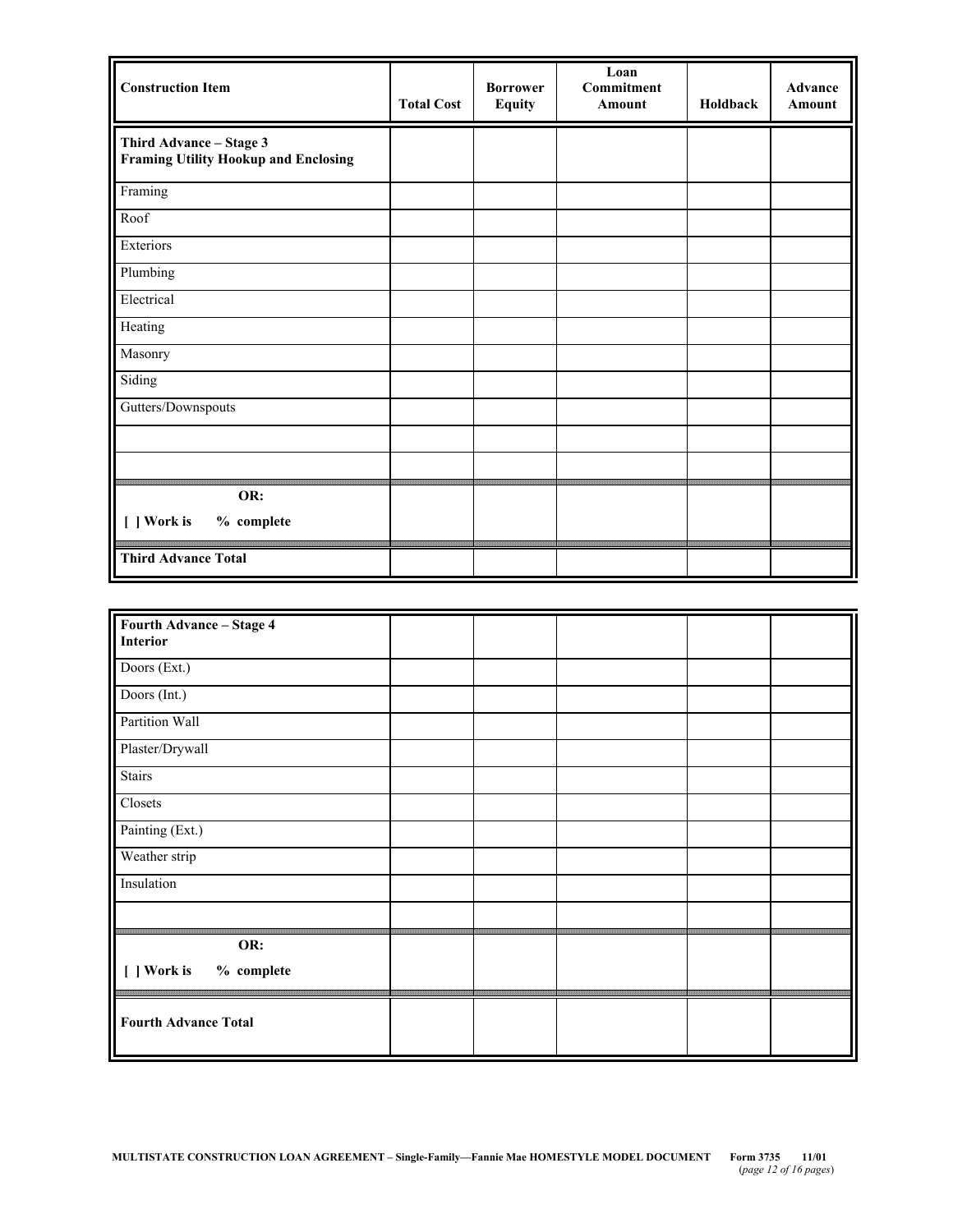| <b>Construction Item</b>   | <b>Total Cost</b> | <b>Borrower</b><br><b>Equity</b> | Loan<br>Commitment<br>Amount | Holdback | Advance<br>Amount |
|----------------------------|-------------------|----------------------------------|------------------------------|----------|-------------------|
| Fifth Advance Stage 5      |                   |                                  |                              |          |                   |
| <b>Exterior Finish</b>     |                   |                                  |                              |          |                   |
| Walks                      |                   |                                  |                              |          |                   |
| Driveways                  |                   |                                  |                              |          |                   |
| Decorating                 |                   |                                  |                              |          |                   |
| Wood Trim                  |                   |                                  |                              |          |                   |
| Caulking                   |                   |                                  |                              |          |                   |
| <b>Basements</b>           |                   |                                  |                              |          |                   |
|                            |                   |                                  |                              |          |                   |
|                            |                   |                                  |                              |          |                   |
|                            |                   |                                  |                              |          |                   |
| OR:                        |                   |                                  |                              |          |                   |
| [ ] Work is<br>% complete  |                   |                                  |                              |          |                   |
| <b>Fifth Advance Total</b> |                   |                                  |                              |          |                   |

| Sixth Advance-Stage 6                   |  |  |  |
|-----------------------------------------|--|--|--|
| <b>Interior Finish &amp; Completion</b> |  |  |  |
| <b>Shutters</b>                         |  |  |  |
| <b>Finished Floors</b>                  |  |  |  |
| Ceramic Tile                            |  |  |  |
| <b>Bath Accessories</b>                 |  |  |  |
| Cabinetry                               |  |  |  |
| Appliances                              |  |  |  |
| Landscaping                             |  |  |  |
| Fencing                                 |  |  |  |
| Cleanup                                 |  |  |  |
| Miscellaneous                           |  |  |  |
| OR:                                     |  |  |  |
| % complete<br>[ ] Work is               |  |  |  |
| <b>Sixth Advance Total</b>              |  |  |  |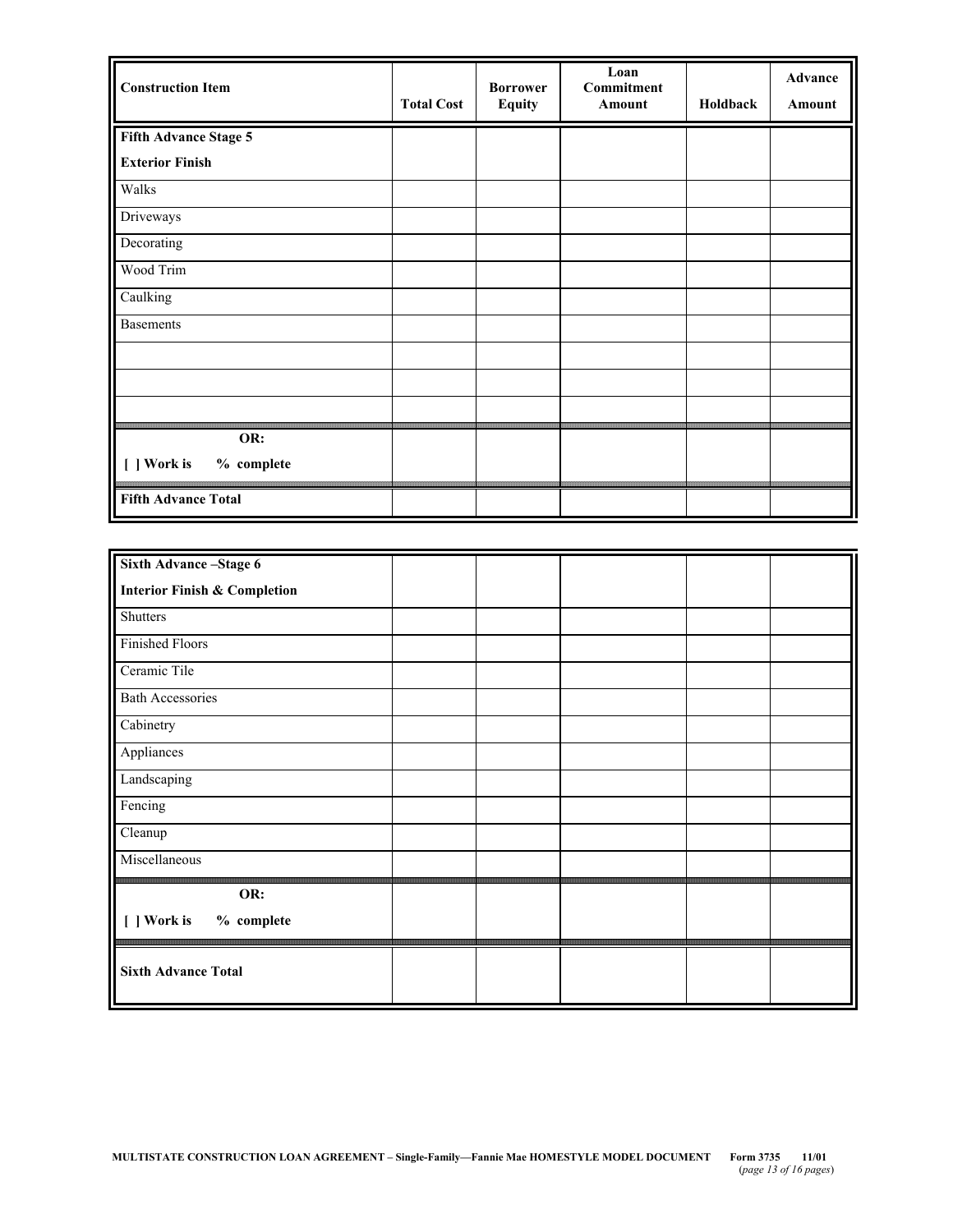| <b>Construction Item</b>     | <b>Total Cost</b> | <b>Borrower</b><br><b>Equity</b> | Loan<br><b>Commitment</b><br><b>Amount</b> | Holdback | Advance<br>Amount |
|------------------------------|-------------------|----------------------------------|--------------------------------------------|----------|-------------------|
| Seventh Advance-Stage 7      |                   |                                  |                                            |          |                   |
| Final                        |                   |                                  |                                            |          |                   |
| Punch list items             |                   |                                  |                                            |          |                   |
| Permits                      |                   |                                  |                                            |          |                   |
| Holdback                     |                   |                                  |                                            |          |                   |
| Cash to Borrower             |                   |                                  |                                            |          |                   |
|                              |                   |                                  |                                            |          |                   |
|                              |                   |                                  |                                            |          |                   |
|                              |                   |                                  |                                            |          |                   |
|                              |                   |                                  |                                            |          |                   |
|                              |                   |                                  |                                            |          |                   |
|                              |                   |                                  |                                            |          |                   |
|                              |                   |                                  |                                            |          |                   |
|                              |                   |                                  |                                            |          |                   |
|                              |                   |                                  |                                            |          |                   |
| OR:                          |                   |                                  |                                            |          |                   |
| [ ] Work is 100% complete    |                   |                                  |                                            |          |                   |
| <b>Seventh Advance Total</b> |                   |                                  |                                            |          |                   |

| Total of Advances |  |  |  |  |  |
|-------------------|--|--|--|--|--|
|-------------------|--|--|--|--|--|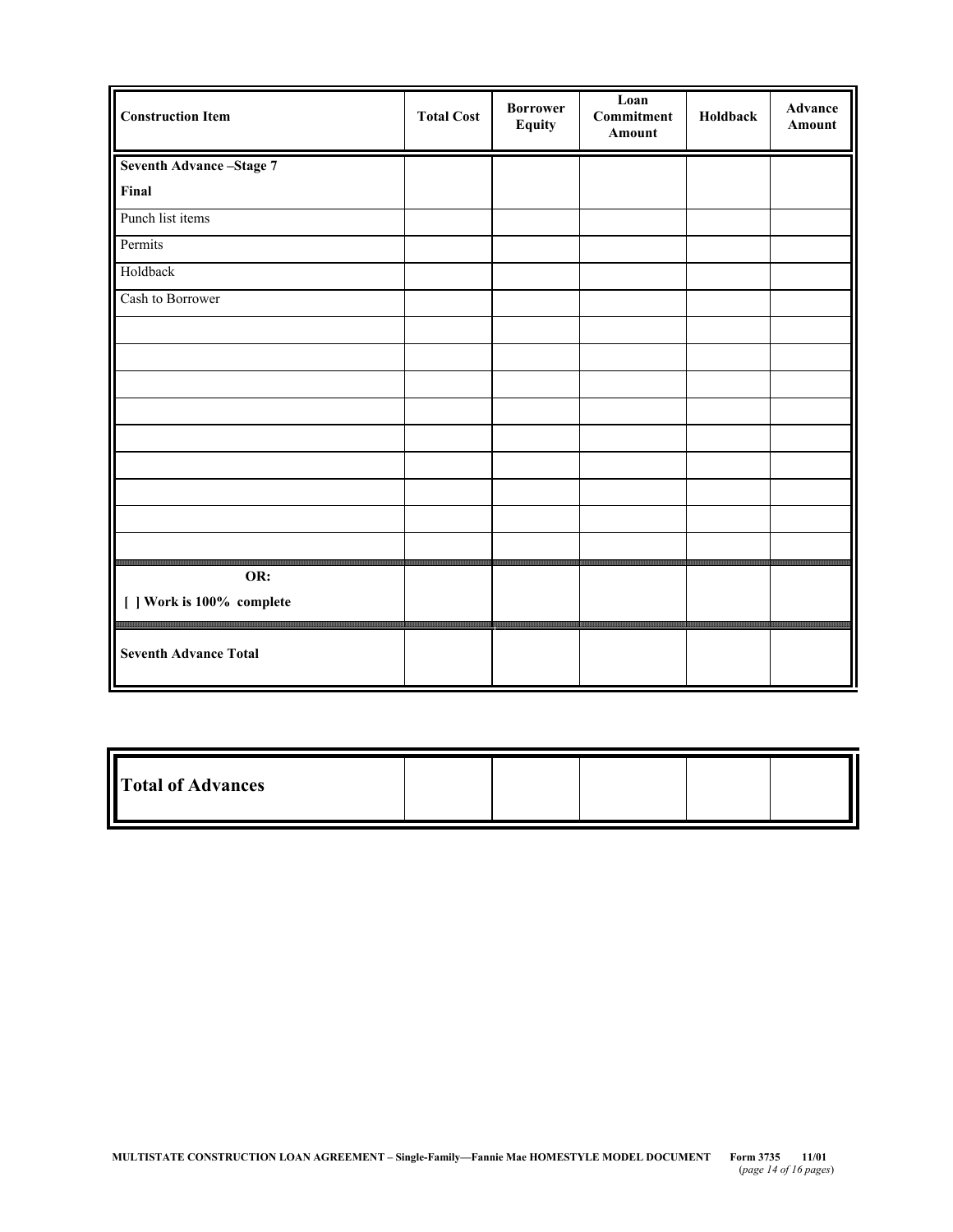# **EXHIBIT C REQUEST FOR ADVANCE**

TO: \_\_\_\_\_\_\_\_\_\_\_\_\_\_\_\_\_\_\_\_\_\_\_\_\_\_\_\_\_\_\_\_\_\_\_\_\_\_\_\_\_\_\_\_\_\_\_\_\_\_\_

(Disbursing Agent)

RE:

Borrower, Property & Contractor Information:

Loan Disbursement Information:

| Borrower's Name             |              | Date of Loan                                                               | Advance $#$ (the<br>"Advance")                                             |                    |  |  |
|-----------------------------|--------------|----------------------------------------------------------------------------|----------------------------------------------------------------------------|--------------------|--|--|
| <b>Account Number</b>       |              | \$<br>Original<br>Loan<br><b>Commitment Amount</b>                         |                                                                            |                    |  |  |
| Property Address            |              | \$<br>of<br>Balance<br>Loan<br>Commitment<br>Amount<br>Before this Advance |                                                                            |                    |  |  |
| City                        | <b>State</b> | Zip                                                                        | Amount of this Request<br>for Advance                                      | \$                 |  |  |
| Construction Loan Agreement |              |                                                                            | \$<br>Less: Holdback                                                       |                    |  |  |
| Dated:                      |              |                                                                            | This<br>of<br>Amount<br>Net.<br>Request for Advance                        | $\mathbf{\hat{S}}$ |  |  |
| General Contractor:         |              | Commitment<br>Loan<br>Amount Remaining after<br>this Request for Advance   | $\mathcal{S}$                                                              |                    |  |  |
|                             |              |                                                                            | of<br>Total<br>Amounts<br>Advanced<br>after<br>this<br>Request for Advance | $\mathsf{\$}$      |  |  |
|                             |              |                                                                            | <b>Total Holdbacks to Date</b>                                             | \$                 |  |  |

By signing below, Borrower and Contractor represent and agree that:

- (i.) They have reviewed the Plans; the Plans are satisfactory and have been approved by all Governmental Authorities having jurisdiction over the Property and the Work;
- (ii.) The Improvements do not violate any of the conditions, covenants or restrictions on the Property;
- (iii.) There are no defaults under the terms of the Loan Agreement, any other Loan Document, or under the Construction Contract;